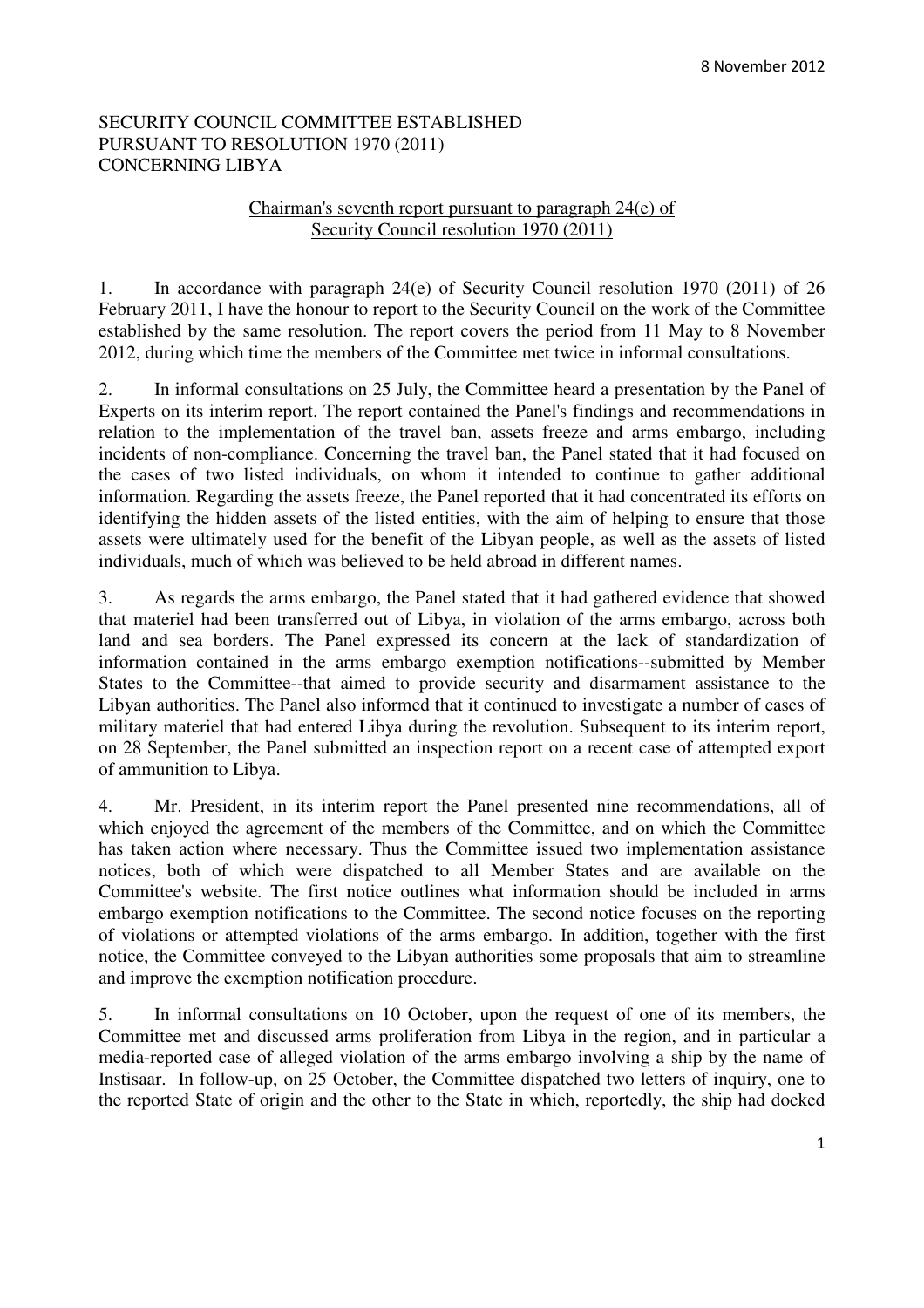thereafter. Both States were requested to provide written details concerning the media reports within two weeks of the receipt of the letter. The Coordinator of the Panel of Experts also participated in the abovementioned informal consultations via videoconference.

6. This was the second such case on which the Committee has taken action, the first involving the ship Letfallah II. In follow-up to that case the Committee sent five letters, one each to the reported State of origin, the State through which the ship had passed, the flag State of the vessel as well as the reported State of nationality of its owner and captain, and the reported State of destination in whose territorial waters the ship was intercepted and its cargo was seized. To date, the Committee or its Panel of Experts has received responses from four of the five States. Further inquiries are ongoing, and a follow-up letter has been sent to the reported State of origin.

7. Mr. President, I would like to share some statistics on the work of the Committee since my last periodic report to the Council. The Committee received one request for a waiver from the travel ban, the consideration of which is not yet concluded. The Committee received the views of the State of intended re-location as well as the State of nationality of the listed individual involved, and it hopes to also receive the views of the State of residence. Concerning the assets freeze, the Committee approved three requests for exemption under the basic expenses provision set out in paragraph 19(a) of resolution 1970 (2011). It also received one notification under paragraph 21 of the same resolution in connection with a contract entered into prior to the listing of an entity.

8. With respect to the arms embargo, the Committee approved 8 requests for an exception to that measure under paragraph  $9(a)$  or  $9(c)$  of resolution 1970 (2011). Furthermore, no negative decision was taken by the Committee in relation to 27 notifications under paragraph 13(a), and 2 notifications under paragraph 13(c), of resolution 2009 (2011). Paragraph 13(a) allows the supply of arms and related materiel of all types intended solely for security or disarmament assistance to the Libyan authorities. I referred to the efforts to standardize these notifications and to streamline and improve the relevant procedure earlier. Lastly, the Committee responded to five requests for guidance, one of which, involving a listed entity, also gave rise to some additional questions on which the Committee has sought clarification from the Libyan authorities. All of the aforementioned statistics, going back to the inception of the Committee, are shared with its members in a tabular format which is updated regularly.

9. Finally, Mr. President, the Committee wishes to recall paragraph 11 of resolution 2040 (2012) in which the Security Council "urge(d) all States…to cooperate fully with the Committee and the Panel, in particular by supplying any information at their disposal on the implementation of the measures decided in resolutions 1970 (2011) and 1973 (2011), and modified in resolution 2009 (2011), in particular incidents of non-compliance". The Committee also expresses its support for the work of the Panel of Experts, and to encourage Member States to respond to the Panel's requests for information and/or a visit promptly. Just yesterday, upon a request for assistance from the Panel, the Committee dispatched reminders to five States from whom a response has been pending for a considerably long period of time; reminders to four additional States are under consideration.